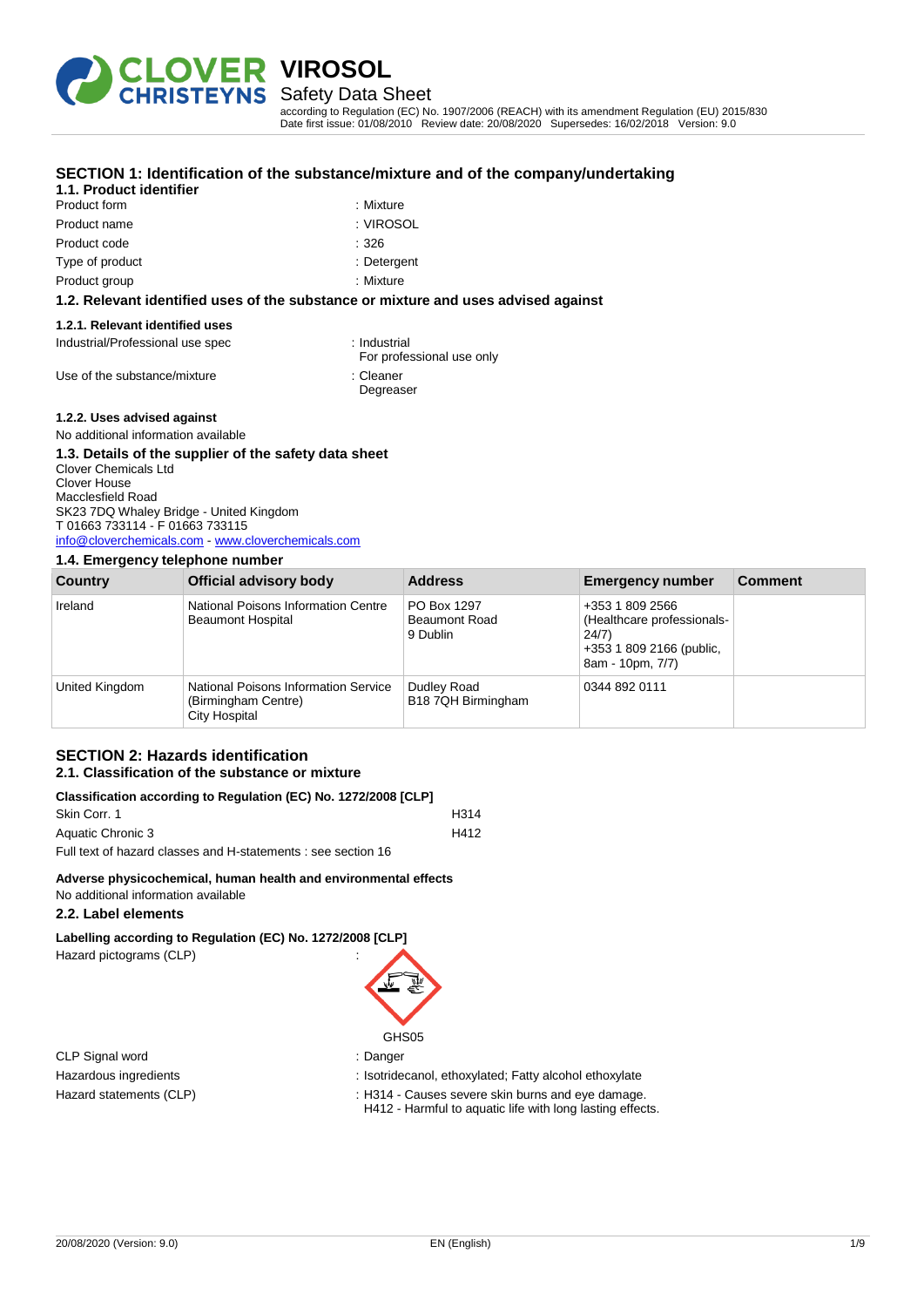## Safety Data Sheet

according to Regulation (EC) No. 1907/2006 (REACH) with its amendment Regulation (EU) 2015/830

| Precautionary statements (CLP) | : P102 - Keep out of reach of children.<br>P260 - Do not breathe spray.<br>P280 - Wear protective gloves, eve protection.<br>P301+P330+P331 - IF SWALLOWED: Rinse mouth. Do NOT induce vomiting.<br>P314 - Get medical advice/attention if you feel unwell.<br>P303+P361+P353 - IF ON SKIN (or hair): Take off immediately all contaminated clothing.<br>Rinse skin with water or shower.<br>P332+P313 - If skin irritation occurs: Get medical advice/attention.<br>P304+P340 - IF INHALED: Remove person to fresh air and keep comfortable for breathing.<br>P305+P351+P338 - IF IN EYES: Rinse cautiously with water for several minutes. Remove<br>contact lenses, if present and easy to do. Continue rinsing.<br>P337+P313 - If eye irritation persists: Get medical advice/attention.<br>P362 - Take off contaminated clothing. |
|--------------------------------|----------------------------------------------------------------------------------------------------------------------------------------------------------------------------------------------------------------------------------------------------------------------------------------------------------------------------------------------------------------------------------------------------------------------------------------------------------------------------------------------------------------------------------------------------------------------------------------------------------------------------------------------------------------------------------------------------------------------------------------------------------------------------------------------------------------------------------------|
| EUH-statements                 | : EUH208 - Contains D-LIMONENE. May produce an allergic reaction.                                                                                                                                                                                                                                                                                                                                                                                                                                                                                                                                                                                                                                                                                                                                                                      |

## **2.3. Other hazards**

This substance/mixture does not meet the PBT criteria of REACH regulation, annex XIII

This substance/mixture does not meet the vPvB criteria of REACH regulation, annex XIII

## **SECTION 3: Composition/information on ingredients**

### **3.1. Substances**

#### Not applicable

#### **3.2. Mixtures**

| <b>Name</b>                       | <b>Product identifier</b>                                                                                | $\frac{9}{6}$ | <b>Classification according to</b><br><b>Regulation (EC) No.</b><br>1272/2008 [CLP]                                                             |
|-----------------------------------|----------------------------------------------------------------------------------------------------------|---------------|-------------------------------------------------------------------------------------------------------------------------------------------------|
| Isotridecanol, ethoxylated        | (CAS-no) 69011-36-5<br>(REACH-no) polymer                                                                | $1 - 3$       | Acute Tox. 4 (Oral), H302<br>Eye Dam. 1, H318                                                                                                   |
| Fatty alcohol ethoxylate          | (CAS-no) 160875-66-1<br>(Einecs nr) 605-233-7<br>(EG annex nr) /                                         | $1 - 3$       | Acute Tox. 4 (Oral), H302<br>Eye Dam. 1, H318                                                                                                   |
| Diethylene glycol monobutyl ether | (CAS-no) 112-34-5<br>(Einecs nr) 203-961-6<br>(EG annex nr) 603-096-00-8<br>(REACH-no) 01-2119475104-44  | $1 - 3$       | Eye Irrit. 2, H319                                                                                                                              |
| Sodium hydroxide                  | (CAS-no) 1310-73-2<br>(Einecs nr) 215-185-5<br>(EG annex nr) 011-002-00-6<br>(REACH-no) 01-2119457892-27 | $0.1 - 1$     | Skin Corr. 1A, H314<br>Eye Dam. 1, H318<br>Met. Corr. 1, H290                                                                                   |
| <b>D-LIMONENE</b>                 | (CAS-no) 5989-27-5<br>(Einecs nr) 227-813-5<br>(EG annex nr) 601-029-00-7<br>(REACH-no) 01-2119529223-47 | $0.1 - 1$     | Flam. Lig. 3, H226<br>Skin Irrit. 2, H315<br><b>Skin Sens. 1, H317</b><br>Asp. Tox. 1, H304<br>Aquatic Acute 1, H400<br>Aquatic Chronic 1, H410 |

| <b>Specific concentration limits:</b> |                                                                                                          |                                                                                                                                                                   |  |
|---------------------------------------|----------------------------------------------------------------------------------------------------------|-------------------------------------------------------------------------------------------------------------------------------------------------------------------|--|
| <b>Name</b>                           | <b>Product identifier</b>                                                                                | <b>Specific concentration limits</b>                                                                                                                              |  |
| Sodium hydroxide                      | (CAS-no) 1310-73-2<br>(Einecs nr) 215-185-5<br>(EG annex nr) 011-002-00-6<br>(REACH-no) 01-2119457892-27 | $(0.5 \leq C < 2)$ Eye Irrit. 2, H319<br>$(0.5 \leq C < 2)$ Skin Irrit. 2, H315<br>$(2 \leq C < 5)$ Skin Corr. 1B, H314<br>$(5 \leq C < 100)$ Skin Corr. 1A, H314 |  |

Full text of H-statements: see section 16

## **SECTION 4: First aid measures**

**4.1. Description of first aid measures** : Never give anything by mouth to an unconscious person. If you feel unwell, seek medical advice (show the label where possible). Inhalation : Allow affected person to breathe fresh air. Allow the victim to rest. Skin contact states in the second of the move affected clothing and wash all exposed skin area with mild soap and water, followed by warm water rinse. Eye contact in the state of the immediately with plenty of water. Obtain medical attention if pain, blinking or redness persists. Ingestion **inducerties**: Rinse mouth. Do NOT induce vomiting. Obtain emergency medical attention.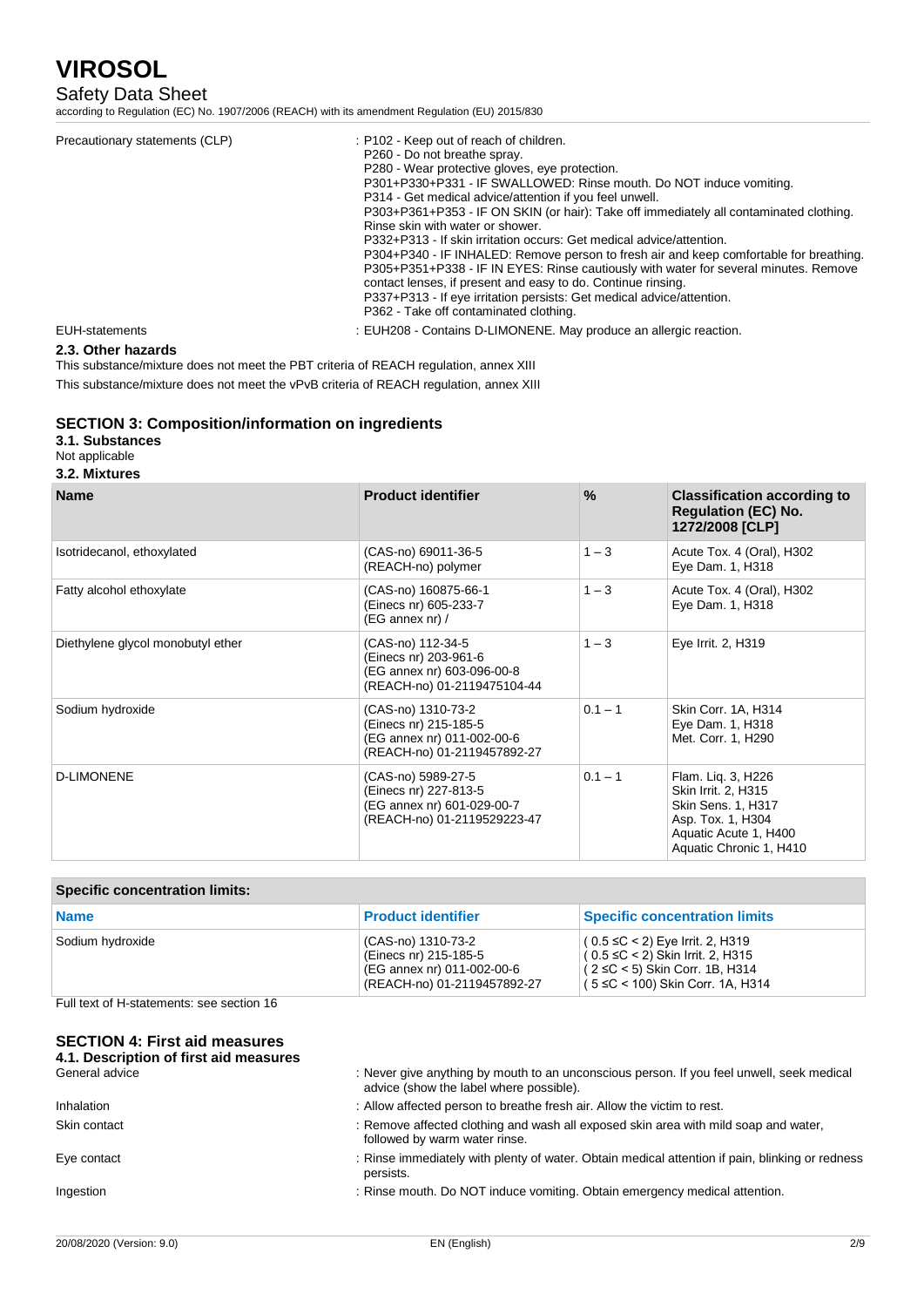# Safety Data Sheet

according to Regulation (EC) No. 1907/2006 (REACH) with its amendment Regulation (EU) 2015/830

| 4.2. Most important symptoms and effects, both acute and delayed<br>Acute effects inhalation                           | : May cause irritation to the respiratory tract, sneezing, coughing, burning sensation of throat<br>with constricting sensation of the larynx and difficulty in breathing.                             |
|------------------------------------------------------------------------------------------------------------------------|--------------------------------------------------------------------------------------------------------------------------------------------------------------------------------------------------------|
| Acute effects skin                                                                                                     | : Causes skin irritation. Red skin.                                                                                                                                                                    |
| Acute effects eyes                                                                                                     | : Causes serious eye damage. redness, itching, tears. Risk of serious damage to eyes.                                                                                                                  |
| Acute effects oral route                                                                                               | : Burns or irritation of the linings of the mouth, throat, and gastrointestinal tract. Abdominal<br>pain, nausea.                                                                                      |
| 4.3. Indication of any immediate medical attention and special treatment needed<br>No additional information available |                                                                                                                                                                                                        |
|                                                                                                                        |                                                                                                                                                                                                        |
| <b>SECTION 5: Firefighting measures</b><br>5.1. Extinguishing media                                                    |                                                                                                                                                                                                        |
| Suitable extinguishing media                                                                                           | : Water.                                                                                                                                                                                               |
| 5.2. Special hazards arising from the substance or mixture<br>Hazardous decomposition products in case of fire         | : fume. Carbon dioxide. Carbon monoxide.                                                                                                                                                               |
| 5.3. Advice for firefighters                                                                                           |                                                                                                                                                                                                        |
| Firefighting instructions                                                                                              | : Use water spray or fog for cooling exposed containers. Exercise caution when fighting any<br>chemical fire. Prevent fire fighting water from entering the environment.                               |
| Protection during firefighting                                                                                         | : Do not enter fire area without proper protective equipment, including respiratory protection.                                                                                                        |
| <b>SECTION 6: Accidental release measures</b>                                                                          |                                                                                                                                                                                                        |
| 6.1. Personal precautions, protective equipment and emergency procedures                                               |                                                                                                                                                                                                        |
| 6.1.1. For non-emergency personnel                                                                                     |                                                                                                                                                                                                        |
| <b>Emergency procedures</b>                                                                                            | : Evacuate unnecessary personnel.                                                                                                                                                                      |
| 6.1.2. For emergency responders                                                                                        |                                                                                                                                                                                                        |
| Protective equipment                                                                                                   | : Equip cleanup crew with proper protection.                                                                                                                                                           |
| <b>Emergency procedures</b>                                                                                            | : Ventilate area.                                                                                                                                                                                      |
| 6.2. Environmental precautions                                                                                         | Prevent entry to sewers and public waters. Notify authorities if liquid enters sewers or public waters. Avoid release to the environment.                                                              |
| 6.3. Methods and material for containment and cleaning up                                                              |                                                                                                                                                                                                        |
| Methods for cleaning up                                                                                                | : Soak up spills with inert solids, such as clay or diatomaceous earth as soon as possible.<br>Collect spillage. Store away from other materials.                                                      |
| 6.4. Reference to other sections<br>See Heading 8. Exposure controls and personal protection.                          |                                                                                                                                                                                                        |
| <b>SECTION 7: Handling and storage</b>                                                                                 |                                                                                                                                                                                                        |
| 7.1. Precautions for safe handling                                                                                     |                                                                                                                                                                                                        |
| Precautions for safe handling                                                                                          | : Wash hands and other exposed areas with mild soap and water before eating, drinking or<br>smoking and when leaving work. Provide good ventilation in process area to prevent<br>formation of vapour. |
| 7.2. Conditions for safe storage, including any incompatibilities                                                      |                                                                                                                                                                                                        |
| Storage conditions                                                                                                     | : Store in a cool, well-ventilated place. Keep container closed when not in use.                                                                                                                       |
| Incompatible products                                                                                                  | : Strong acids.                                                                                                                                                                                        |
| Incompatible materials                                                                                                 | : Sources of ignition. Direct sunlight.                                                                                                                                                                |
| 7.3. Specific end use(s)<br>No additional information available                                                        |                                                                                                                                                                                                        |
| <b>SECTION 8: Exposure controls/personal protection</b><br>8.1. Control parameters                                     |                                                                                                                                                                                                        |
| Sodium hydroxide (1310-73-2)                                                                                           |                                                                                                                                                                                                        |
| <b>Ireland - Occupational Exposure Limits</b>                                                                          |                                                                                                                                                                                                        |

| <b>Ireland - Occupational Exposure Limits</b>        |                                       |  |
|------------------------------------------------------|---------------------------------------|--|
| Local name                                           | Sodium hydroxide                      |  |
| OEL (15 min ref) (mg/m3)                             | $2 \text{ mg/m}^3$                    |  |
| Regulatory reference                                 | Chemical Agents Code of Practice 2020 |  |
| <b>United Kingdom - Occupational Exposure Limits</b> |                                       |  |
| Local name                                           | Sodium hydroxide                      |  |
| WEL STEL (mg/m <sup>3</sup> )                        | $2 \text{ mg/m}^3$                    |  |
| Regulatory reference                                 | EH40/2005 (Fourth edition, 2020). HSE |  |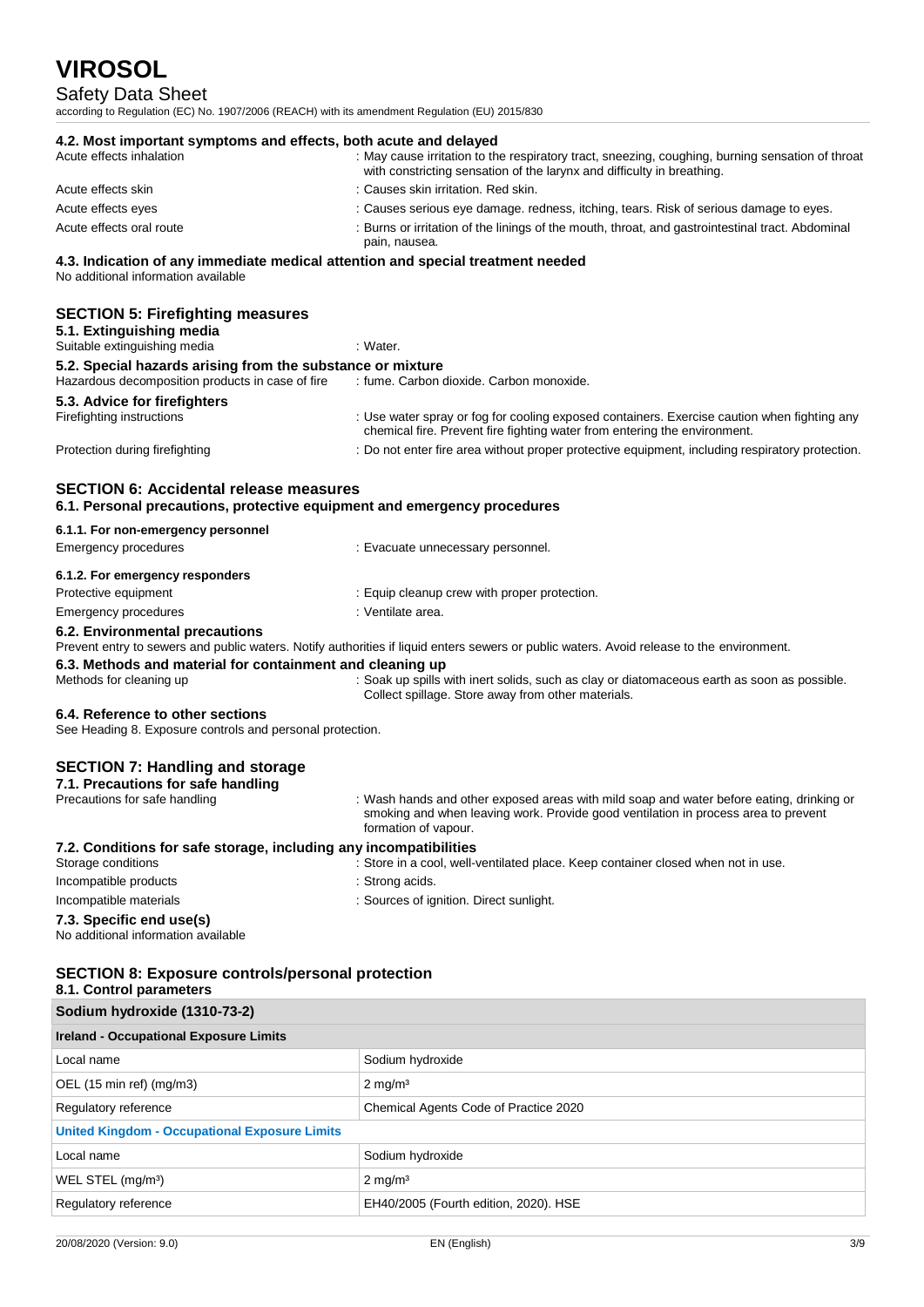## Safety Data Sheet

according to Regulation (EC) No. 1907/2006 (REACH) with its amendment Regulation (EU) 2015/830

| Diethylene glycol monobutyl ether (112-34-5)         |                                       |  |
|------------------------------------------------------|---------------------------------------|--|
| <b>Ireland - Occupational Exposure Limits</b>        |                                       |  |
| Local name                                           | 2-(2-Butoxyethoxy)ethanol             |  |
| OEL (8 hours ref) $(mg/m3)$                          | 67.5 mg/m <sup>3</sup>                |  |
| OEL (8 hours ref) (ppm)                              | 10 ppm                                |  |
| OEL (15 min ref) (mg/m3)                             | 101.2 mg/m <sup>3</sup>               |  |
| OEL (15 min ref) (ppm)                               | 15 ppm                                |  |
| Notes (IE)                                           | <b>IOELV</b>                          |  |
| Regulatory reference                                 | Chemical Agents Code of Practice 2020 |  |
| <b>United Kingdom - Occupational Exposure Limits</b> |                                       |  |
| Local name                                           | 2-(2-Butoxyethoxy) ethanol            |  |
| WEL TWA (mg/m <sup>3</sup> )                         | 67.5 mg/m <sup>3</sup>                |  |
| WEL TWA (ppm)                                        | 10 ppm                                |  |
| WEL STEL (mg/m <sup>3</sup> )                        | 101.2 mg/m <sup>3</sup>               |  |
| WEL STEL (OEL STEL) [ppm]                            | 15 ppm                                |  |
| Regulatory reference<br>---                          | EH40/2005 (Fourth edition, 2020). HSE |  |

## **8.2. Exposure controls**

**Appropriate engineering controls:**

Ensure that there is a suitable ventilation system.

## **Personal protective equipment:**

Avoid all unnecessary exposure.

### **Hand protection:**

PVC gloves. butyl rubber gloves. nitrile rubber gloves. VITON gloves. neoprene gloves. Wear protective gloves.

### **Eye protection:**

Safety glasses. Chemical goggles or safety glasses

### **Protective equipment:**

Wear suitable protective clothing

### **Respiratory protection:**

Not required

#### **Personal protective equipment symbol(s):**



#### **Other information:**

Do not eat, drink or smoke during use.

## **SECTION 9: Physical and chemical properties**

# **9.1. Information on basic physical and chemical properties**

| Physical state      | : Liguid                         |
|---------------------|----------------------------------|
| Physical state/form | : Liquid.                        |
| Colour              | : orange.                        |
| Odour               | : Citrus fruits. pleasant odour. |
| Odour threshold     | : No data available              |
|                     |                                  |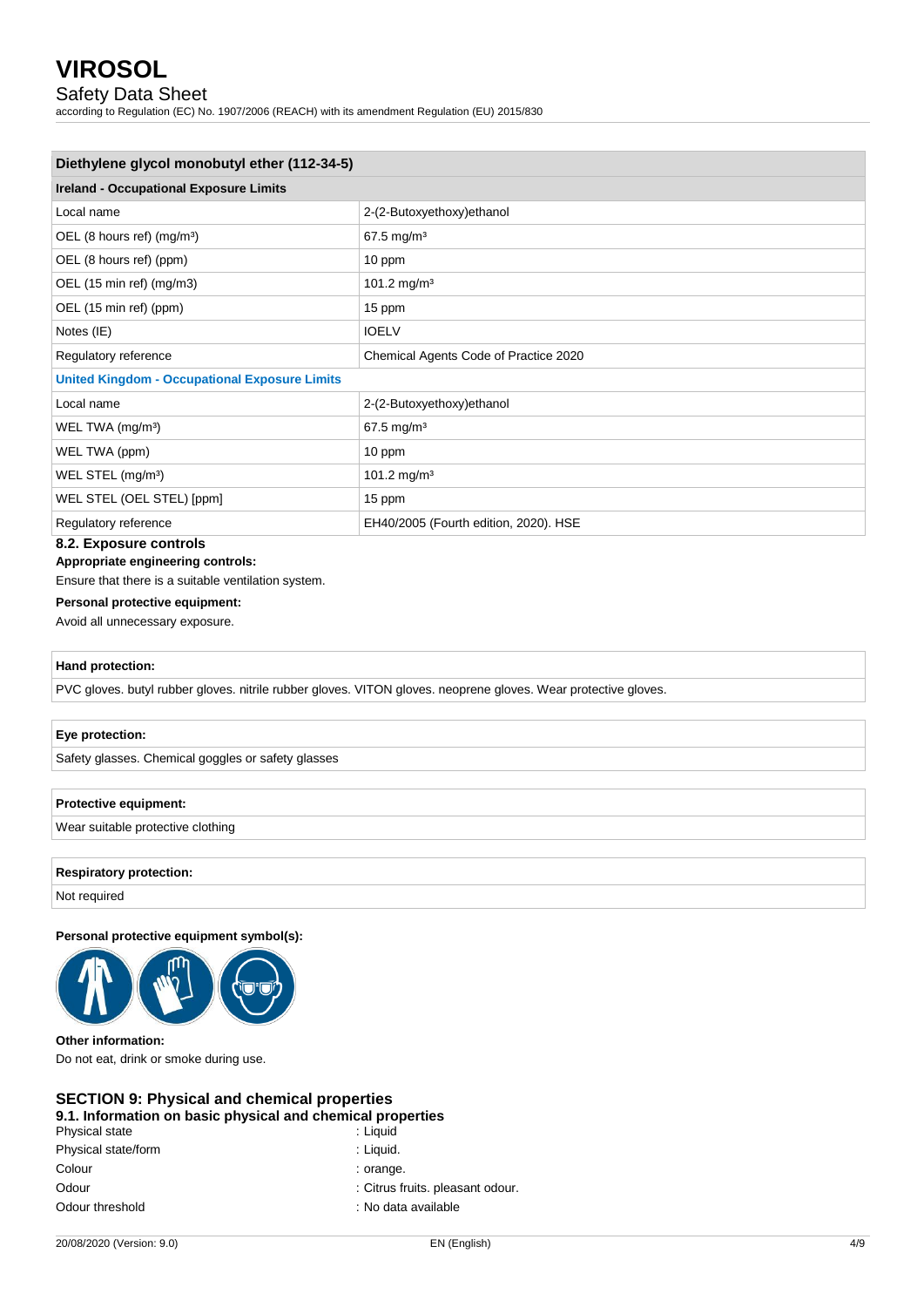# Safety Data Sheet

according to Regulation (EC) No. 1907/2006 (REACH) with its amendment Regulation (EU) 2015/830

| рH                                         | $: 12.5 - 14$                           |
|--------------------------------------------|-----------------------------------------|
| Relative evaporation rate (butylacetate=1) | : No data available                     |
| Melting point/range                        | : 0 °C                                  |
| Freezing point                             | : No data available                     |
| Boiling point/Boiling range                | : 100 $^{\circ}$ C                      |
| Flash point                                | : No data available                     |
| Autoignition temperature                   | : No data available                     |
| Decomposition temperature                  | : No data available                     |
| Flammability (solid, gas)                  | : Non flammable.                        |
| Vapour pressure                            | : No data available                     |
| Relative vapour density at 20 °C           | : No data available                     |
| Relative density                           | : 1.018                                 |
| Solubility                                 | : Soluble in water. Soluble in ethanol. |
| Log Pow                                    | : No data available                     |
| Viscosity, kinematic                       | : No data available                     |
| Viscosity, dynamic                         | : No data available                     |
| Explosive properties                       | : No data available                     |
| Oxidising properties                       | : No data available                     |
| <b>Explosive limits</b>                    | : No data available                     |

## **9.2. Other information**

No additional information available

# **SECTION 10: Stability and reactivity**

| <b>SLCTION TO. Stability and reactivity</b>                                 |                  |  |
|-----------------------------------------------------------------------------|------------------|--|
| 10.1. Reactivity                                                            |                  |  |
| Stable under normal conditions.                                             |                  |  |
| 10.2. Chemical stability                                                    |                  |  |
| Stable under normal conditions.<br>10.3. Possibility of hazardous reactions |                  |  |
|                                                                             |                  |  |
| 10.4. Conditions to avoid                                                   |                  |  |
| Direct sunlight. Extremely high or low temperatures.                        |                  |  |
| 10.5. Incompatible materials                                                |                  |  |
| Strong acids.                                                               |                  |  |
| 10.6. Hazardous decomposition products                                      |                  |  |
| fume. Carbon monoxide. Carbon dioxide.                                      |                  |  |
|                                                                             |                  |  |
| <b>SECTION 11: Toxicological information</b>                                |                  |  |
| 11.1. Information on toxicological effects                                  |                  |  |
| Acute toxicity (oral)                                                       | : Not classified |  |
| .                                                                           |                  |  |

| Acute toxicity (dermal)     | : Not classified |
|-----------------------------|------------------|
| Acute toxicity (inhalation) | : Not classified |

## **Sodium hydroxide (1310-73-2)**

ATE CLP (oral) 2000 mg/kg bodyweight

| Isotridecanol, ethoxylated (69011-36-5) |                      |
|-----------------------------------------|----------------------|
| ATE CLP (oral)                          | 500 mg/kg bodyweight |
|                                         |                      |

| Fatty alcohol ethoxylate (160875-66-1) |                          |
|----------------------------------------|--------------------------|
| LD50 oral rat                          | > 300 (300 – 2000) mg/kg |
| l LD50 dermal rat                      | > 2000 mg/kg             |
| ATE CLP (oral)                         | 300 mg/kg bodyweight     |

| Diethylene glycol monobutyl ether (112-34-5) |                       |
|----------------------------------------------|-----------------------|
| LD50 oral rat                                | $>$ 2000 mg/kg        |
| LD50 dermal                                  | 2764 mg/kg bodyweight |
|                                              |                       |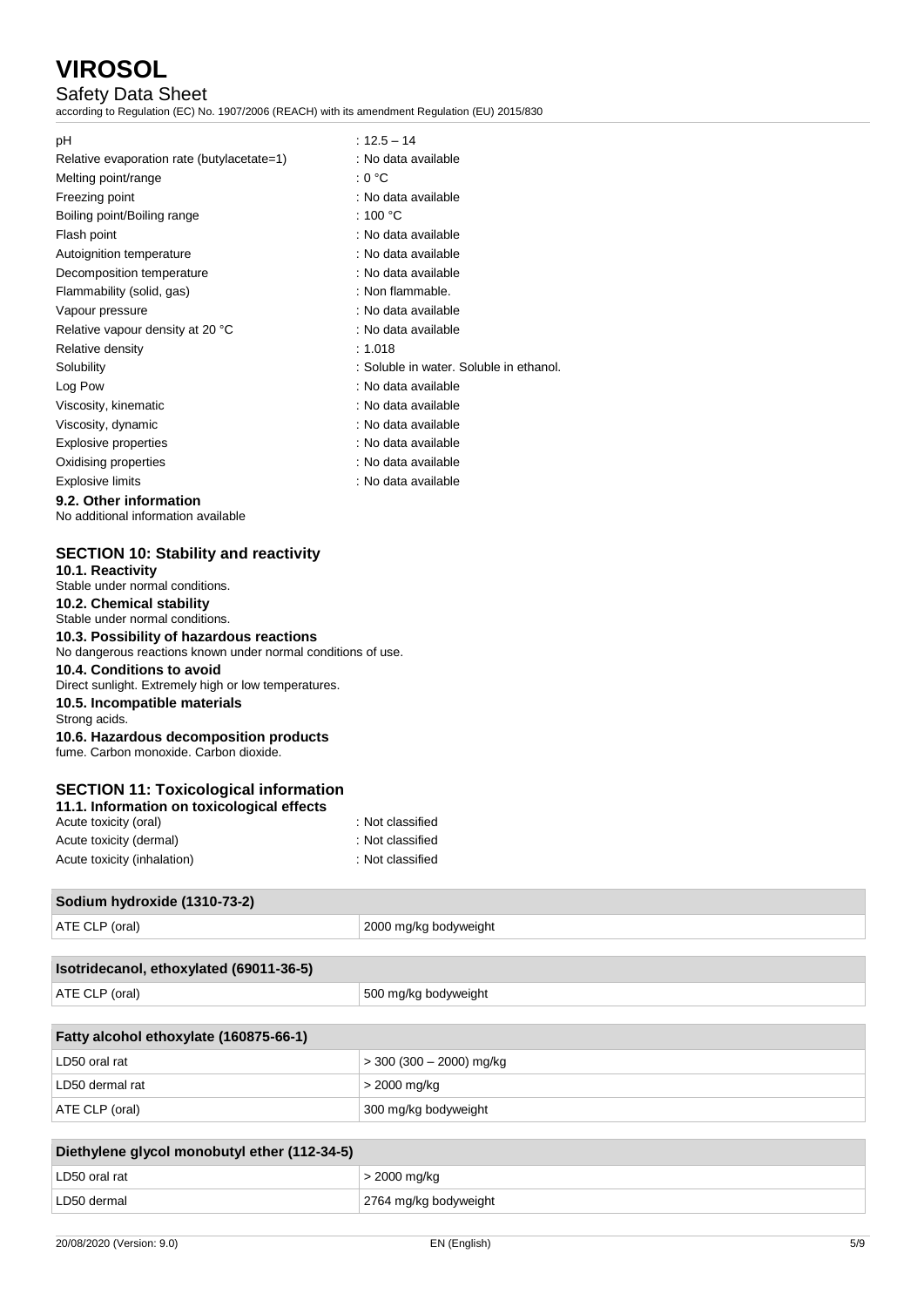# Safety Data Sheet

according to Regulation (EC) No. 1907/2006 (REACH) with its amendment Regulation (EU) 2015/830

| LC50 Inhalation - Rat (Dust/Mist) | $> 196$ mg/l                                                       |
|-----------------------------------|--------------------------------------------------------------------|
| ATE CLP (dermal)                  | 2764 mg/kg bodyweight                                              |
| ATE CLP (dust, mist)              | 5000 mg/m <sup>3</sup>                                             |
|                                   |                                                                    |
| Skin corrosion/irritation         | : Causes severe skin burns.                                        |
|                                   | pH: 12.5 - 14                                                      |
| Serious eye damage/irritation     | : Assumed to cause serious eye damage                              |
|                                   | pH: 12.5 - 14                                                      |
| Respiratory or skin sensitisation | : Not classified                                                   |
| Additional information            | : Based on available data, the classification criteria are not met |
| Germ cell mutagenicity            | : Not classified                                                   |
| Additional information            | : Based on available data, the classification criteria are not met |
| Carcinogenicity                   | : Not classified                                                   |
| Additional information            | : Based on available data, the classification criteria are not met |

### **D-LIMONENE (5989-27-5)**

| IARC group                                             | 3 - Not classifiable                                                |
|--------------------------------------------------------|---------------------------------------------------------------------|
|                                                        |                                                                     |
| Reproductive toxicity                                  | : Not classified                                                    |
| Additional information                                 | : Based on available data, the classification criteria are not met  |
| STOT-single exposure                                   | : Not classified                                                    |
| Additional information                                 | : Based on available data, the classification criteria are not met  |
| STOT-repeated exposure                                 | : Not classified                                                    |
| Additional information                                 | : Based on available data, the classification criteria are not met  |
| Aspiration hazard                                      | : Not classified                                                    |
| Additional information                                 | : Based on available data, the classification criteria are not met  |
| Potential adverse human health effects and<br>symptoms | : Based on available data, the classification criteria are not met. |

## **SECTION 12: Ecological information**

| 12.1. Toxicity                                               |                                                      |
|--------------------------------------------------------------|------------------------------------------------------|
| Ecology - water                                              | : Harmful to aquatic life with long lasting effects. |
| Hazardous to the aquatic environment, short-term<br>(acute)  | : Not classified                                     |
| Hazardous to the aquatic environment, long-term<br>(chronic) | : Harmful to aquatic life with long lasting effects. |

## **Sodium hydroxide (1310-73-2)**

| ∣ LC50 fish 1                  | $>$ 35 mg/l              |
|--------------------------------|--------------------------|
| EC50 Daphnia 1                 | 40.4 mg/l (Ceriodaphnia) |
| EC50 other aquatic organisms 1 | s 33 mg/l waterflea      |

| Fatty alcohol ethoxylate (160875-66-1) |             |
|----------------------------------------|-------------|
| EC50 Daphnia 1                         | $> 10$ mg/l |
| ErC50 (algae)                          | $> 10$ mg/l |
| NOEC chronic fish                      | $> 1$ mg/l  |

| Diethylene glycol monobutyl ether (112-34-5) |                     |
|----------------------------------------------|---------------------|
| ∣ LC50 fish 1                                | $>$ 100 mg/l        |
| EC50 Daphnia 1                               | $\vert$ > 1000 mg/l |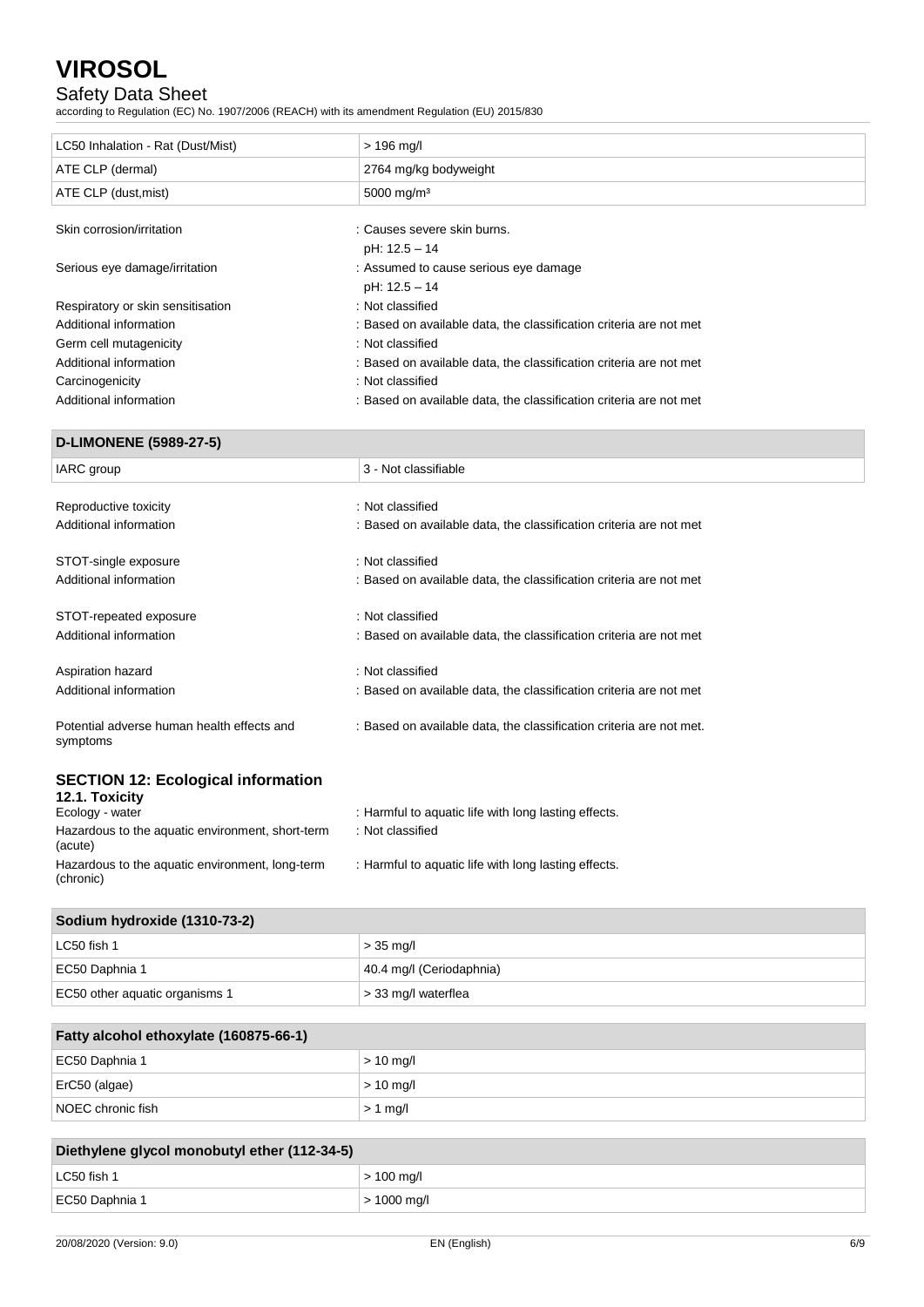# Safety Data Sheet

according to Regulation (EC) No. 1907/2006 (REACH) with its amendment Regulation (EU) 2015/830

| EC50 other aquatic organisms 1                                                                                                                       | > 1000 mg/l waterflea                                                                                                                                                                                                                                                                                                                                                                                            |  |
|------------------------------------------------------------------------------------------------------------------------------------------------------|------------------------------------------------------------------------------------------------------------------------------------------------------------------------------------------------------------------------------------------------------------------------------------------------------------------------------------------------------------------------------------------------------------------|--|
| EC50 other aquatic organisms 2                                                                                                                       | $> 100$ mg/l                                                                                                                                                                                                                                                                                                                                                                                                     |  |
| ErC50 (algae)                                                                                                                                        | $> 100$ mg/l                                                                                                                                                                                                                                                                                                                                                                                                     |  |
| 12.2. Persistence and degradability                                                                                                                  |                                                                                                                                                                                                                                                                                                                                                                                                                  |  |
| <b>VIROSOL</b>                                                                                                                                       |                                                                                                                                                                                                                                                                                                                                                                                                                  |  |
| Persistence and degradability                                                                                                                        | Biodegradable. The surfactant(s) contained in this preparation complies (comply) with the<br>biodegradability criteria as laid down in Regulation (EC) No. 648/2004 on detergents. Data<br>to support this assertion are held at the disposal of the competent authorities of the<br>Member States and will be made available to them, at their direct request or at the request<br>of a detergent manufacturer. |  |
| Sodium hydroxide (1310-73-2)                                                                                                                         |                                                                                                                                                                                                                                                                                                                                                                                                                  |  |
| Persistence and degradability                                                                                                                        | Not applicable.                                                                                                                                                                                                                                                                                                                                                                                                  |  |
|                                                                                                                                                      |                                                                                                                                                                                                                                                                                                                                                                                                                  |  |
| Fatty alcohol ethoxylate (160875-66-1)                                                                                                               |                                                                                                                                                                                                                                                                                                                                                                                                                  |  |
| Persistence and degradability                                                                                                                        | Biodegradable.                                                                                                                                                                                                                                                                                                                                                                                                   |  |
|                                                                                                                                                      |                                                                                                                                                                                                                                                                                                                                                                                                                  |  |
| Diethylene glycol monobutyl ether (112-34-5)                                                                                                         |                                                                                                                                                                                                                                                                                                                                                                                                                  |  |
| Persistence and degradability                                                                                                                        | Readily biodegradable.                                                                                                                                                                                                                                                                                                                                                                                           |  |
| 12.3. Bioaccumulative potential                                                                                                                      |                                                                                                                                                                                                                                                                                                                                                                                                                  |  |
| <b>VIROSOL</b>                                                                                                                                       |                                                                                                                                                                                                                                                                                                                                                                                                                  |  |
| Bioaccumulative potential                                                                                                                            | No bioaccumulation.                                                                                                                                                                                                                                                                                                                                                                                              |  |
|                                                                                                                                                      |                                                                                                                                                                                                                                                                                                                                                                                                                  |  |
| Sodium hydroxide (1310-73-2)                                                                                                                         |                                                                                                                                                                                                                                                                                                                                                                                                                  |  |
| Log Pow                                                                                                                                              | $-3.88$                                                                                                                                                                                                                                                                                                                                                                                                          |  |
| Bioaccumulative potential                                                                                                                            | No bioaccumulation.                                                                                                                                                                                                                                                                                                                                                                                              |  |
| Fatty alcohol ethoxylate (160875-66-1)                                                                                                               |                                                                                                                                                                                                                                                                                                                                                                                                                  |  |
| Bioaccumulative potential                                                                                                                            |                                                                                                                                                                                                                                                                                                                                                                                                                  |  |
|                                                                                                                                                      | No bioaccumulation.                                                                                                                                                                                                                                                                                                                                                                                              |  |
| Diethylene glycol monobutyl ether (112-34-5)                                                                                                         |                                                                                                                                                                                                                                                                                                                                                                                                                  |  |
| Log Pow                                                                                                                                              | 0.56                                                                                                                                                                                                                                                                                                                                                                                                             |  |
| Bioaccumulative potential                                                                                                                            | No bioaccumulation.                                                                                                                                                                                                                                                                                                                                                                                              |  |
| 12.4. Mobility in soil<br>No additional information available<br>12.5. Results of PBT and vPvB assessment                                            |                                                                                                                                                                                                                                                                                                                                                                                                                  |  |
| <b>VIROSOL</b>                                                                                                                                       |                                                                                                                                                                                                                                                                                                                                                                                                                  |  |
| This substance/mixture does not meet the PBT criteria of REACH regulation, annex XIII                                                                |                                                                                                                                                                                                                                                                                                                                                                                                                  |  |
| This substance/mixture does not meet the vPvB criteria of REACH regulation, annex XIII                                                               |                                                                                                                                                                                                                                                                                                                                                                                                                  |  |
|                                                                                                                                                      |                                                                                                                                                                                                                                                                                                                                                                                                                  |  |
| <b>Component</b>                                                                                                                                     |                                                                                                                                                                                                                                                                                                                                                                                                                  |  |
| Isotridecanol, ethoxylated (69011-36-5)                                                                                                              | This substance/mixture does not meet the PBT criteria of REACH regulation, annex XIII<br>This substance/mixture does not meet the vPvB criteria of REACH regulation, annex XIII                                                                                                                                                                                                                                  |  |
| 12.6. Other adverse effects<br>Additional information                                                                                                | : Avoid release to the environment.                                                                                                                                                                                                                                                                                                                                                                              |  |
| <b>SECTION 13: Disposal considerations</b><br>13.1. Waste treatment methods<br>Product/Packaging disposal recommendations<br>Waste / unused products | : Dispose in a safe manner in accordance with local/national regulations. Dispose of<br>contents/container to hazardous or special waste collection point, in accordance with local,<br>regional, national and/or international regulation.<br>: Avoid release to the environment.                                                                                                                               |  |
|                                                                                                                                                      |                                                                                                                                                                                                                                                                                                                                                                                                                  |  |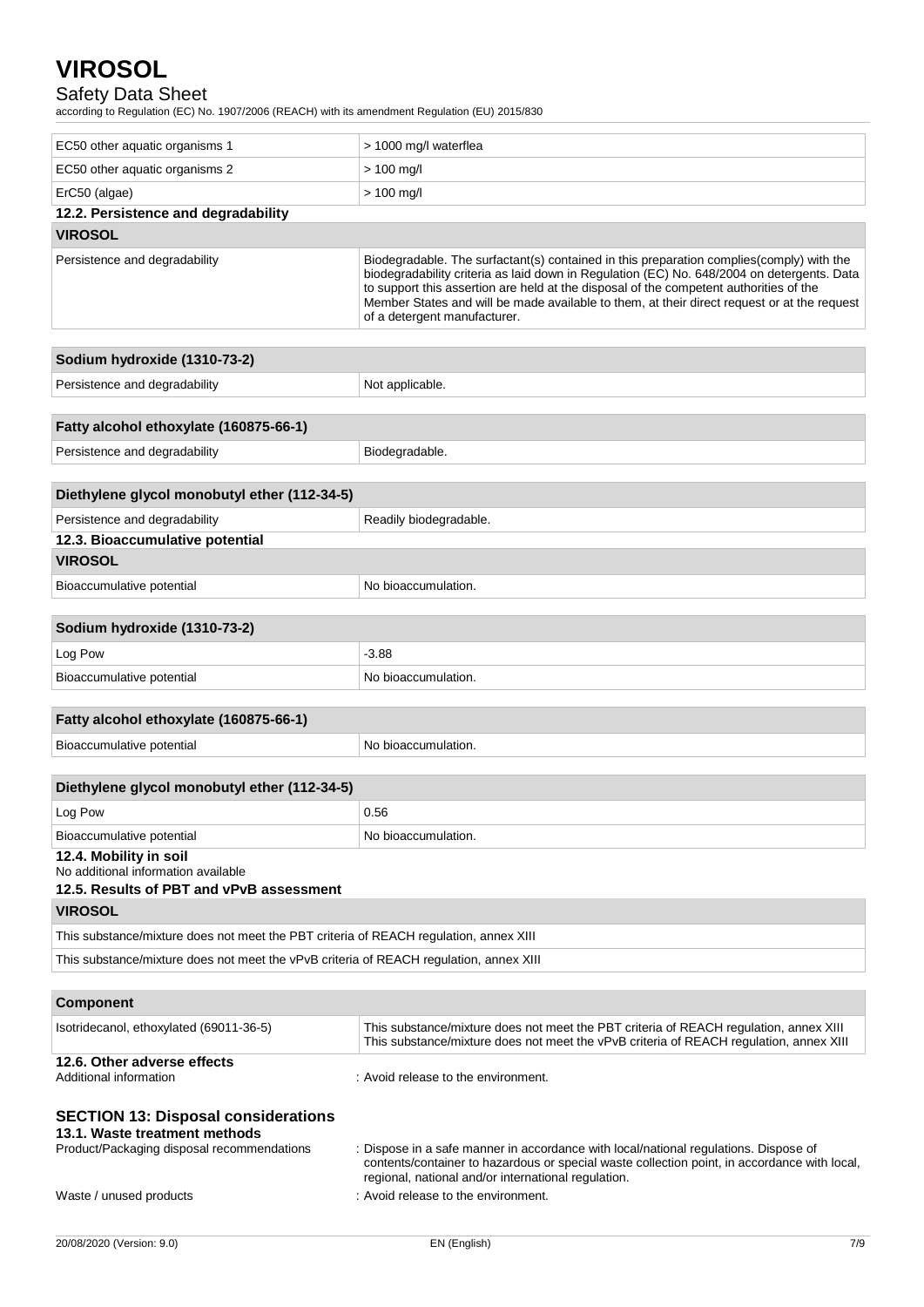## Safety Data Sheet

according to Regulation (EC) No. 1907/2006 (REACH) with its amendment Regulation (EU) 2015/830

## **SECTION 14: Transport information**

In accordance with ADR / RID / IMDG / IATA / ADN

| <b>ADR</b>                             | <b>IMDG</b>   | <b>IATA</b>   |
|----------------------------------------|---------------|---------------|
| 14.1. UN number                        |               |               |
| Not regulated                          | Not regulated | Not regulated |
| 14.2. UN proper shipping name          |               |               |
| Not regulated                          | Not regulated | Not regulated |
| 14.3. Transport hazard class(es)       |               |               |
| Not regulated                          | Not regulated | Not regulated |
| 14.4. Packing group                    |               |               |
| Not regulated                          | Not regulated | Not regulated |
| <b>14.5. Environmental hazards</b>     |               |               |
| Not regulated                          | Not regulated | Not regulated |
| No supplementary information available |               |               |

## **14.6. Special precautions for user**

**Overland transport**

Not regulated

**Transport by sea**

Not regulated

**Air transport**

Not regulated

**14.7. Transport in bulk according to Annex II of Marpol and the IBC Code** Not applicable

### **SECTION 15: Regulatory information**

**15.1. Safety, health and environmental regulations/legislation specific for the substance or mixture**

### **15.1.1. EU-Regulations**

Contains no REACH substances with Annex XVII restrictions

Contains no substance on the REACH candidate list

Contains no REACH Annex XIV substances

Contains no substance subject to Regulation (EU) No 649/2012 of the European Parliament and of the Council of 4 July 2012 concerning the export and import of hazardous chemicals.

Contains no substance subject to Regulation (EU) No 2019/1021 of the European Parliament and of the Council of 20 June 2019 on persistent organic pollutants

## Allergenic fragrances > 0,01%:

D-LIMONENE

| Detergent Regulation (648/2004/EC): Labelling of contents: |               |  |
|------------------------------------------------------------|---------------|--|
| <b>Component</b>                                           | $\frac{9}{6}$ |  |
| non-ionic surfactants                                      | 5-15%         |  |
| anionic surfactants                                        | $< 5\%$       |  |

### **15.1.2. National regulations**

No additional information available

#### **15.2. Chemical safety assessment**

No chemical safety assessment has been carried out

### **SECTION 16: Other information**

| Data sources      | : REGULATION (EC) No 1272/2008 OF THE EUROPEAN PARLIAMENT AND OF THE COUNCIL of 16                |
|-------------------|---------------------------------------------------------------------------------------------------|
|                   | December 2008 on classification, labelling and packaging of substances and mixtures, amending and |
|                   | repealing Directives 67/548/EEC and 1999/45/EC, and amending Regulation (EC) No 1907/2006.        |
| Other information | · None.                                                                                           |